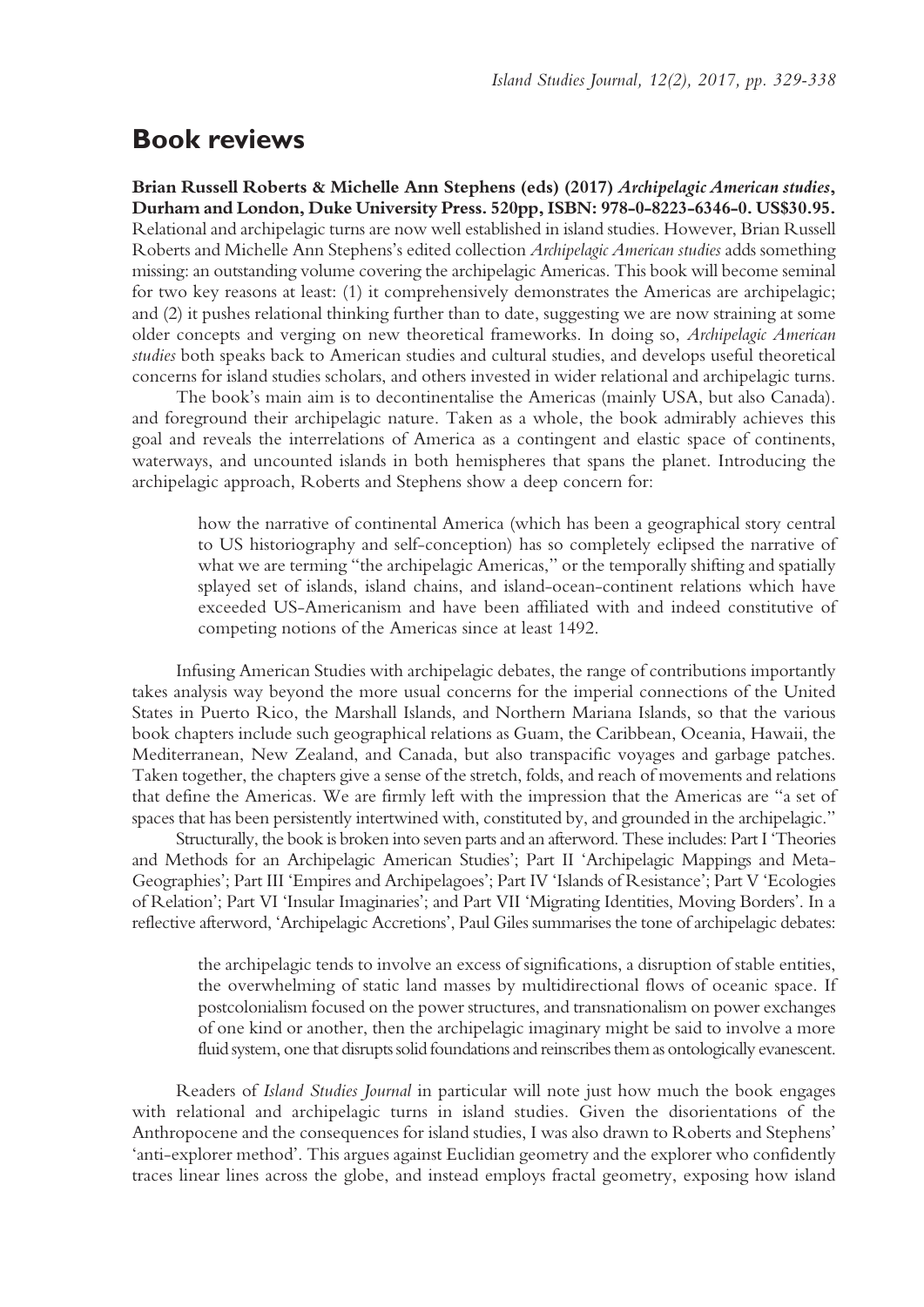and archipelagic frames of analysis can become

infinite in their smallness and in their unending capacity for reaching ever greater levels of resolution: the bay, when examined within a closer frame, is shown to contain many subbays, and each subbay, when examined within a still closer frame, contains many sub-subbays, and the sub-subbays further resolve into sub-subsubbays in an infinite regress of recursively smaller analytic frames.

Thinking islands as 'hyperobjective space' in this way further aligns with Edouard Glissant, where "'each island is an opening,' an opening onto other islands, figuring the individual island (any individual island) as a participant within a world genre of islands, which, in their insular interlinkings, emerge as a planet-spanning archipelagic assemblage." Thus, while invoking well-trodden Deleuzian themes, Roberts and Stephens push into newly disorientating scalar depths and dimensions of island and archipelagic thinking as well. Many other chapters also give the sense that, whilst the archipelagic turn has gone so far, new and exciting developments are still very much to be made, as we increasingly foreground the various elemental, social, cultural, and political forces of archipelagic relations.

Although the main aim of *Archipelagic American Studies* is certainly to problematize post-war American exceptionalism through introducing archipelagic thinking to American and cultural studies, which it achieves extremely well, this volume also offers many conceptual nuggets for island scholars too. I strongly recommend *Archipelagic American Studies* to readers of this journal.

Jonathan Pugh Newcastle University jonathan.pugh@newcastle.ac.uk

# **Carlos Mondragón (2014)** *Un entramado de islas: persona, medio ambiente y cambio climático en el Pacífico occidental***, México, El Colegio de México. 469pp, ISBN: 978-6074626902 US\$22.95/e-Book US\$13.00**

Carlos Mondragón's timely and comprehensive eco-anthropological study of the Torres Islands—*Un entramado de islas* or *An interweaving of islands*—addresses in absorbing detail the links between personhood, citizenship, and climate change in this group of seven islands in Torba, the northernmost province of Vanuatu. The remote Torres Islands, located southeast of the Solomon Islands, captured the world's attention in December of 2005, when the United Nations identified the residents of the village of Lataw as Earth's first climate refugees. Forced to move upland to escape rising waters believed to be the result of sea level changes caused by global warming, the population of the Torres Islands entered the popular imagination as a highly vulnerable group living on the frontlines of climate change; possessors, perhaps, of indigenous knowledge about resilience in the face of environmental changes that could/should be included in discussions about the development of relevant policies and actions to combat global warming. Their defenselessness against the forces of climate change once again captured the world's imagination in early March 2016, after the publication of this book, when the nation of Vanuatu experienced one of the worst national disasters in its history as Cyclone Pam brought record winds, rain, and storm surges to the archipelago, a catastrophe seen as a harbinger of worse things to come as global warming increases the strength and frequency of major storms. In countless reports—and especially through photographs—in the international press, Torres islanders were portrayed as the indigenous face of the Anthropocene.

The 2005 crisis and its aftermath are at the heart of Mondragón's painstakingly detailed examination of both the specificities of the environmental risks faced by the population of the Torres Islands and the complex cultural framework (the *entramado* of the title) through which local responses are defined and articulated. Central to his argument is the complexity of the islands' relationship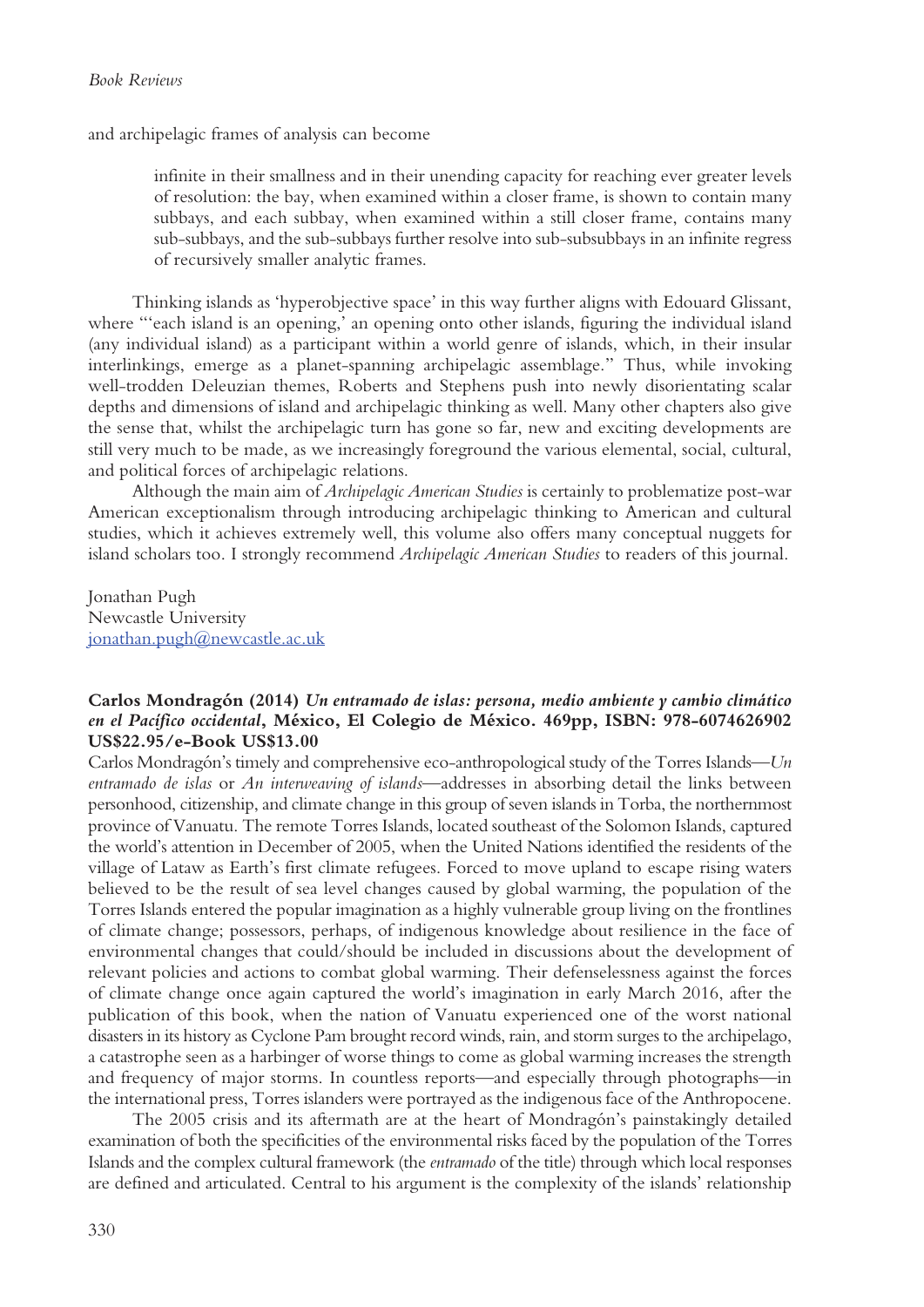to the sea rising around it. Despite the focus on human-caused climate change in international discussions of Vanuatu and the Torres Islands, the sea-level rise in the archipelago is not solely the result of human activities well beyond their shores. The scientific consensus is that sea level rise in the Torres Islands is due to a combination of climate change and island subsidence (or sinking) caused by the archipelago's location on the border of the Pacific Tectonic Plate.

It is against this complexity that Mondragón sets his "multinaturalist environmental anthropological" study of the principles around which the inhabitants of the Torres Islands have constructed the relationships between humans and the surrounding environment. Richly multidisciplinary, although anchored in carefully deployed anthropological methodology, the book brings to life the intricate connections between humans, the nature they see themselves as an integral part of, and the accelerating changes brought to their world from both 'modernity' and a changing climate. It presents the cultural framework of the Torres Islands as an intricate web of spirituality, language, community-focused geographical awareness, and the social links and rituals of the production of *kava*, a traditional and ritualistically-produced drink made from the root of a local species of pepper. Mondragón explores this geographical and cultural *entramado*, or network of connections, through his focus on the reformulation of the pan-Oceanic concepts of *mena* (the creative-destructive power of the person and the cosmos), *rispek* (the principle that guides social relations as well as the ways in which land can be cultivated, especially in the production of *kava*), and geographical identity. Throughout his discussion, Mondragón defines the environment as "a potentially multiform—terrestrial, maritime, climatic and even spiritual—space-time organized around unstable associations (since they're always in a state of emergence) of people, things and places." This definition captures the Torres Islanders' understanding of landscape and nature as highly dynamic systems that have demanded constant adaptation and flexibility. Small-scale societies living in "ecologies rich in natural resources" like that of the Torres Islands, belonging to "states facing serious poverty, institutional underdevelopment and corruption," Mondragón argues, have much to contribute to our understanding of how societies develop resilience.

Mondragón's argument is built through the accumulation of layers of understanding of the ways in which *mena*, *rispek*, and the relationship to the land expressed through the production of *kava* articulate an ecological adaptation to a constantly changing environment. He returns constantly to key ideas whose significance is underscored through a process of re-contextualization or re-plotting (a secondary connotation of *entramado* revolves around *trama*, plot). His continuous re-emplotting of the narrative of the local population's relationship to their environment eloquently encapsulates the cultural foundation of their environmental resilience.

In Mondragón's study we have the most systematic study of how the narrative of Anthropocentric vulnerability imposed from abroad on small isolated populations like those of the Torres Islands fails to account for complex and sustaining foundational narratives that underpin their own particular brand of resilience. His peeling through the layers of these foundational narratives in the company of a remarkable community of individuals rooted in traditions yet open to the dynamics of a changing environment makes this a remarkable book.

Lizabeth Paravisini-Gebert Vassar College liparavisini@vassar.edu

### **Stephen Graham (2016)** *Vertical: the city from satellites to bunkers***, London, Verso. 402pp, ISBN: 978-1-78168-793-2. US\$29.95.**

*Vertical: the city from satellites to bunkers* is a significant book, drawing on Steve Graham's extensive expertise in analysing the verticalised city to offer a sobering assessment of how the air above and earth below our urban spaces are being differently inhabited and secured. Its fifteen chapters are split into two unequal sections; the first ten covering spaces above ground level, the remaining five focusing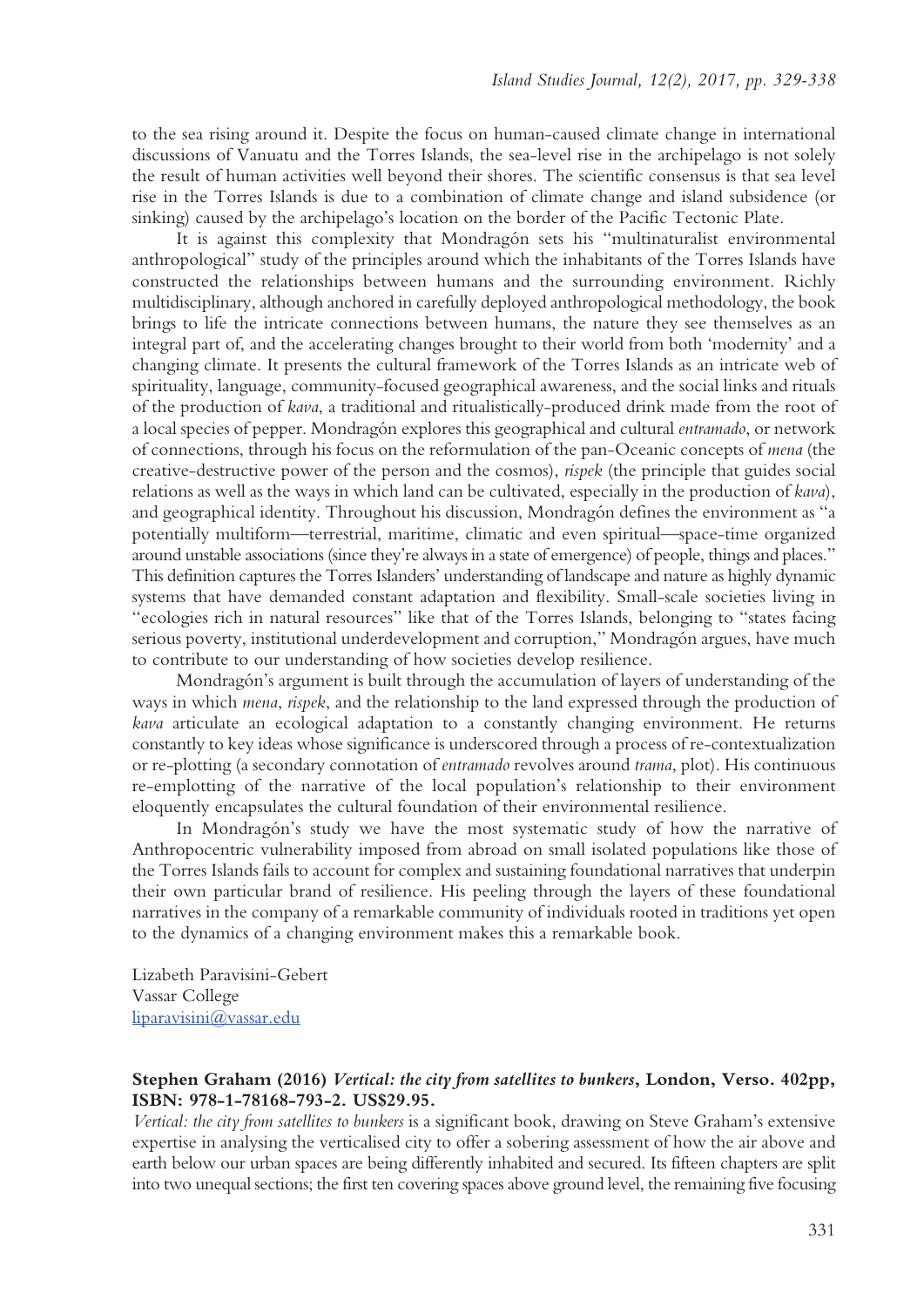on spaces below the surface. In the introduction, Graham outlines that the book's aim is to challenge what he and others have condemned as the horizontal primacy of human geography. This, in Graham's view, has occurred most explicitly in the sub-disciplines of geopolitics and urban geographies that have until very recently focused on territory and cities respectively as flat, horizontal entities. Taking forward arguments he began in earlier work, as well as those by Eyal Weizman, Stuart Elden, and others, Graham argues that it is vital that we not simply acknowledge the verticality of our contemporary world but seek to analyse the specificities of this three-dimensionality. He further invites readers to recognise and question the language of verticality that he contends has been taken for granted in academic and popular culture: the head, the super, and the north are always superior to the bottom, the sub, and the south. These aims are illustrated through reference to examples including discussion of the creation of artificial islands in Dubai, upon which the world's tallest skyscrapers are built, and the need to stack infrastructures and facilities in Hong Kong where the limited land space had led to innovative architecture and engineering.

The first four chapters focus on technologies that have become synonymous with aerial power and its projection: the satellite, the bomber, the drone, and the helicopter. In each of these chapters, Graham focuses on a small number of key examples, drawing on a range of contemporary social science literature to consider and analyse how these technologies shape and are shaped by the vertical axis of state power projection, predominantly in urban environments. These examples range from the employment of drones to 'secure' parts of US cities, to the use of helicopters to enable class-based mobility and time-space compression in Sao Paolo, Brazil. The city, which acts as a backdrop to most of the examples discussed in the first four chapters, is brought into focus in the five chapters that follow. These consider urban verticalities, sites, and spaces in which the urban environment has been built upwards. The examples considered in these chapters range in scale from the elevator and skytrain, through skyscrapers and favelas, to urban verticalised housing more generally. These chapters offer detailed and critical accounts of how urban life is being redefined by the ability or requirement to think and build upwards. Issues of class and mobility are central to Graham's analysis here. For instance, he juxtaposes archipelagos of elevated living for urban wealthy elites with the slums of global south cities which grow precariously up hillsides and on top of previous dwellings of the urban poor. Chapter 10 is the last of the 'above' chapters and draws back from the tangibilities of the aircraft and the built environment discussed in the previous chapters to argue persuasively that the air itself has become politicised. Graham achieves this via a sprint through examples ranging from urban heat islands and air pollution through air conditioning to weaponising the weather and the air itself. In this chapter, Graham asks us to consider the vital role the air plays in human life and to reflect on how contemporary, stratified, urbanised life can influence the quality of that experience.

The second part of *Vertical* focuses on the spaces beneath ground level with five chapters that take us progressively deeper underground, from the basements and cellars of our cities to the deep mining operations literally excavating new spaces within our planet. Graham links these chapters through a focus on two key ideas. The first of these is that civilian mobility, wealth and class affect access to and use of spaces below the surface. Graham contrasts wealthy Londoners building luxury basement spaces for fun and entertainment with marginalised people who find safety in underground clubs or subsist in sewers in the urban sprawls of the global south. The second idea is that the subterranean has become a space of military power projection and its resistance, especially in relation to the use of bunkers and tunnels. Graham draws attention to the 'arms race' that pits advanced weapons development against those tasked with excavating ever deeper and more impenetrable subterranean complexes for government and military use.

*Vertical* is certainly an expansive and fascinating read. For those of us with interests in island studies, it offers two specific points of interest. Firstly, Graham draws upon a significant number of examples that relate specifically to islands, especially in his second set of chapters on the urban environment. These include the terraforming projects that have reclaimed and created new land, often by connecting islands to their mainland to provide new spaces for development. Secondly, Graham repeatedly refers to the idea of the archipelago in his discussions of how verticalised urban spaces connect. This engagement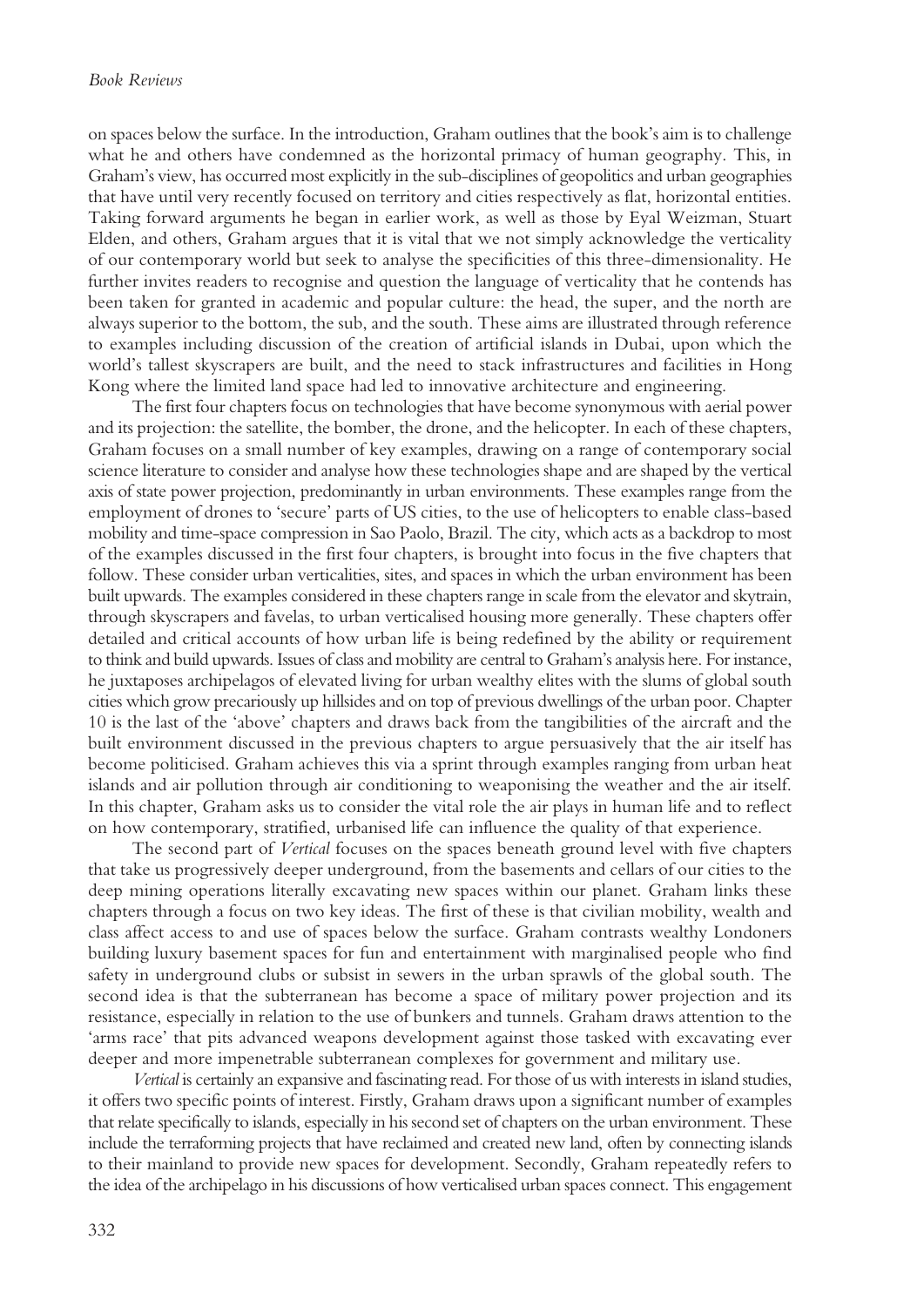with a very topical island studies idea in the context of this book's wider focus on the urban is significant, offering us further ways to think through the utility of the concept of the archipelago. Indeed, I suggest that Graham's book encourages us to look at islands through a more three-dimensional lens, to recognise that, like cities, they often face spatial constraints that might be challenged by being aware that the built environment exists in three dimensions, both above and below the earth's surface.

Alison Williams Newcastle University alison.williams1@ncl.ac.uk

# **Christopher Fleet, Margaret Wilkes, & Charles W.J. Withers (2016)** *Scotland: mapping the islands***, Edinburgh, Birlinn. 256pp, ISBN: 978-1-78027-351-8. US\$43.**

This book builds on the success of the authors' previous work *Scotland: mapping the nation* (2011), this time combining a wealth of spectacular maps with the stories of Scotland's islands. Fleet, Wilkes, and Withers—all acknowledged experts in the history of cartography—set out to explore how "in a very profound sense, Scotland's islands have been powerfully shaped—on paper and in the imagination—by being produced in map form." In other words, this book is the authors' attempt to bring Scotland's islands from the margins of the map to the centre of attention.

The book is presented in eight themed and richly illustrated chapters, framed by a detailed introduction and a guide to sources and further reading. Into this structure, the authors thoughtfully weave general and particular histories, as well as posing more philosophical questions such as: how do you map an island where the coastline changes with the tide? or, who has the authority to name places or features? The maps themselves range from the earliest manuscript maps to the latest in digital cartography to an example of 'cowtography' whereby Inner Hebridean islands are depicted on a milk carton on the flanks of a dairy cow.

The introduction usefully provides historical and intellectual background to maps-asartefacts. It also concerns the very act of mapping, such as the motivations of the mapmaker and decisions about what to include or omit. Maps are, after all, powerful tools that can bring about intended and unintended consequences. For readers without a background in the history of cartography, this is an impressively solid overview given the restrictions of space.

The themed chapters range from 'Peopling' and 'Naming' through 'Navigating' and 'Defending' to the way offshore and freshwater islands have been practically used, seen, or imagined throughout history. The first of these chapters is ambitious, covering almost ten thousand years of human history despite the "inconvenient truth" that "knowledge in map form of Scottish islands' peopling and un-peopling over the millennia—their 'deeper' history and geography—is largely a product of only the last 150 years or so." Notwithstanding these limitations, the treatment feels comprehensive and compelling, drawing on examples as diverse as the Skye potato famine of 1846 to the impact of offshore banking and the oil industry on modern island communities.

Some light relief is provided in Chapter 3 on 'Naming' Scotland's islands and places with a cautionary tale from the Isle of Bute. Here, the local council put up a sign greeting ferry passengers with the Gaelic words 'Fàilte gu Baile Bhòid,' 'Welcome to the beauty of [the town of] Bute'. However, the omission of a grave accent instead changed the meaning to 'Welcome to Penis Island'. Names clearly matter, and they can play an important and contested part in shaping (or even erasing) spatial identities, particularly when language or dialect is thrown into the mix. The central case study exploring the Ordnance Survey's work in the islands forcefully underscores the power relations at play in the naming of the land, reminding us that maps are repositories of memory and authority.

The pioneering work of surveyors John Adair and Murdoch Mackenzie is addressed in Chapter 4, 'Navigating', but perhaps just as pertinent is the authors' focus on the impact of personality on the history of mapping the islands, from Alexander Dalrymple's perfectionism that hindered the production and use of hydrographic charts of the Scottish islands to the Anglo-French bickering that prevented the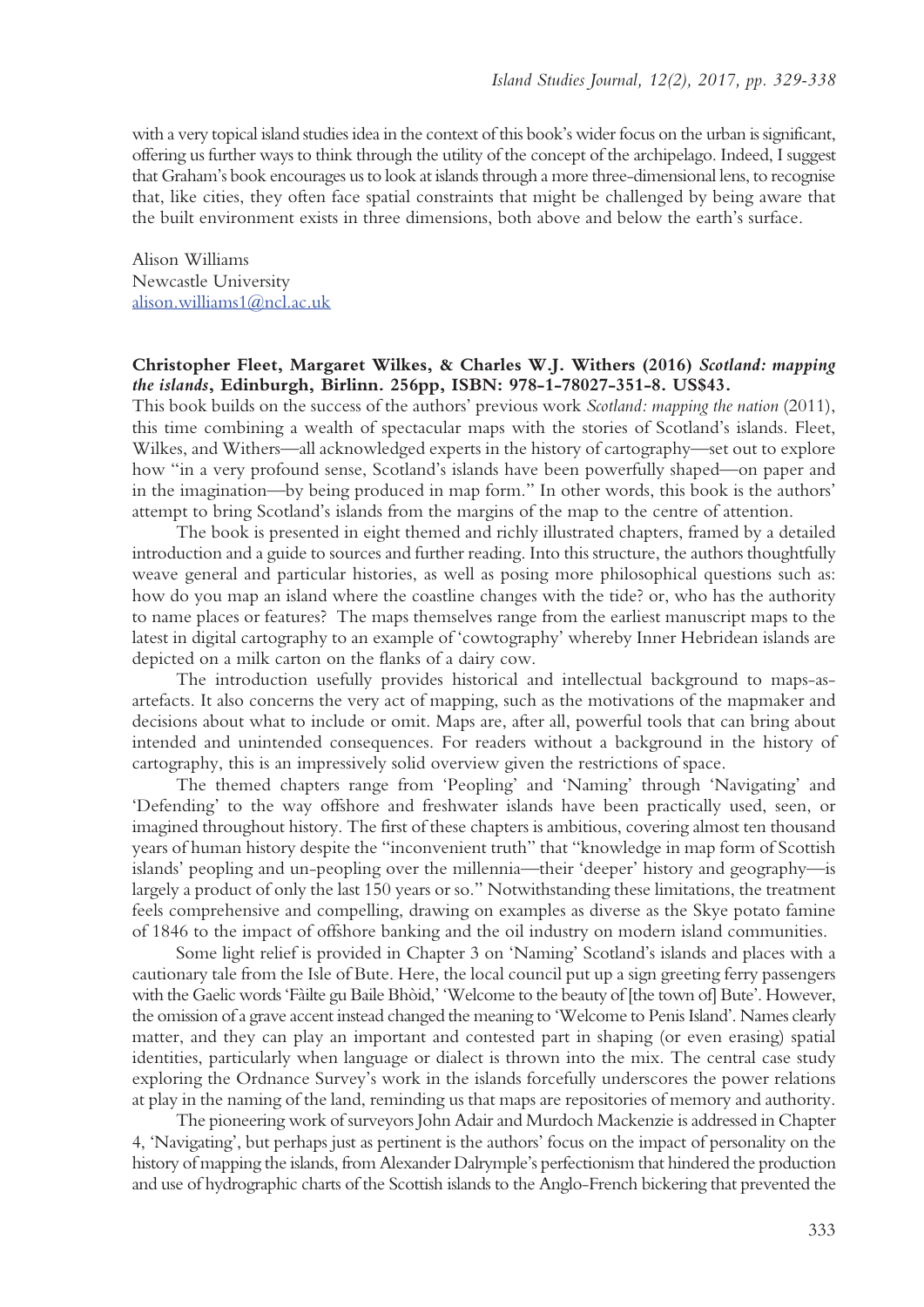definitive 'fixing' of Shetland in 1817. Similarly, human relations are mapped in Chapter 5, 'Defending', which takes the reader through migrations, invasions, and the fear of hostilities, and the imprints these have made on maps of the islands. William Roy's Military Survey (1747-55), so influential for the mapping and control of Scotland, largely excluded the Scottish islands as they were unlikely sites of military action, a powerful reminder that every map is made with a motive. Chapters 6 and 7, 'Improving' and 'Exploiting', interrogate how mapping the land and seas has played a vital role both in knowing what is there—and how to use it for maximum gain. Here, the authors cleverly juxtapose the (locally infamous) case study of the proposed and abandoned Harris 'Superquarry' with John Knox's *A Commercial Map of Scotland* (1782), which was his attempt to address the appalling poverty and 'human misery' in the highlands and islands, and a poignant reminder that improving and exploiting are not necessarily the enslaving weapons of heartless capitalism.

The final chapters, 'Picturing' and 'Escaping', explore the ways the islands have been positioned in the cultural imagination. Arguably the most thoughtful part of the book, these chapters take the reader through the spiritual journeys of the ancient Celtic Christian monks to the final journey of Bonnie Prince Charlie as he flees through the islands en route to France after the disastrous Battle of Culloden, and consider the emotional journeys contemporary visitors take as we travel to and from the islands for rest, recuperation, reinvigoration, or retreat. The creative power of islands is seen through the work of composers and poets, writers and musicians, but, importantly, the destructive power of humans flocking to these 'other-worlds' is also acknowledged. Here, though, is perhaps the biggest frustration with the work: that the emotional push-and-pull of the Scottish islands that holds the key to their enduring fascination—and presumably underlies the publication of this book—is allocated little more than four pages of text in the final chapter, in contrast to around eighteen pages of maps.

Although it might leave the reader hungry for more substance on our complex relationships with islands, this book will more than satisfy those searching for a cartographic feast. Beautifully produced with some 160 full colour and superbly annotated plates, it offers the novelty of being the first book to take maps of Scotland's islands as a central focus, and sets a high standard for future works.

Vanessa Collingridge University of Glasgow ness@monstermedia.tv

# **R.M. Christofides (2016)** *Othello's secret: the Cyprus problem***, London, Bloomsbury. 123pp, ISBN: 978-1-4742-1297-7. US\$22.95.**

Although published as part of a Bloomsbury Arden Shakespeare series called 'Shakespeare NOW', *Othello's secret: the Cyprus problem* is as much about Cyprus as it is about Shakespeare's *Othello.* In this short study, R.M. Christofides explores the intersections between *Othello* and Cyprus's conflicted history through the lens of his own personal family history and his deep long-term relationship with Shakespeare's play. As Christofides is at pains to point out, four of *Othello's* five acts are set in Cyprus, yet Shakespeare scholars have paid the island setting scant attention. This book seeks to redress that oversight, while also demonstrating the many ways in which Shakespeare's tragedy can illumine the island's political struggles, both past and present. For Christofides, Othello's inner turmoil and sense of a divided self, figured in his self-slaughter of the Turk within, stands as an allegory of Cyprus's own divisions and current partition.

Christofides understands the power of the anecdote and uses personal family stories—most notably the story of his father's involvement with EOKA (the National Organization of Cypriot Fighters) and subsequent detainment and torture by British occupying forces in the 1950s—as a hook to draw us into his meditations on *Othello* and its prescient depiction of the Cyprus problem. Family stories are threaded through the whole course of the book, creating a strong sense of the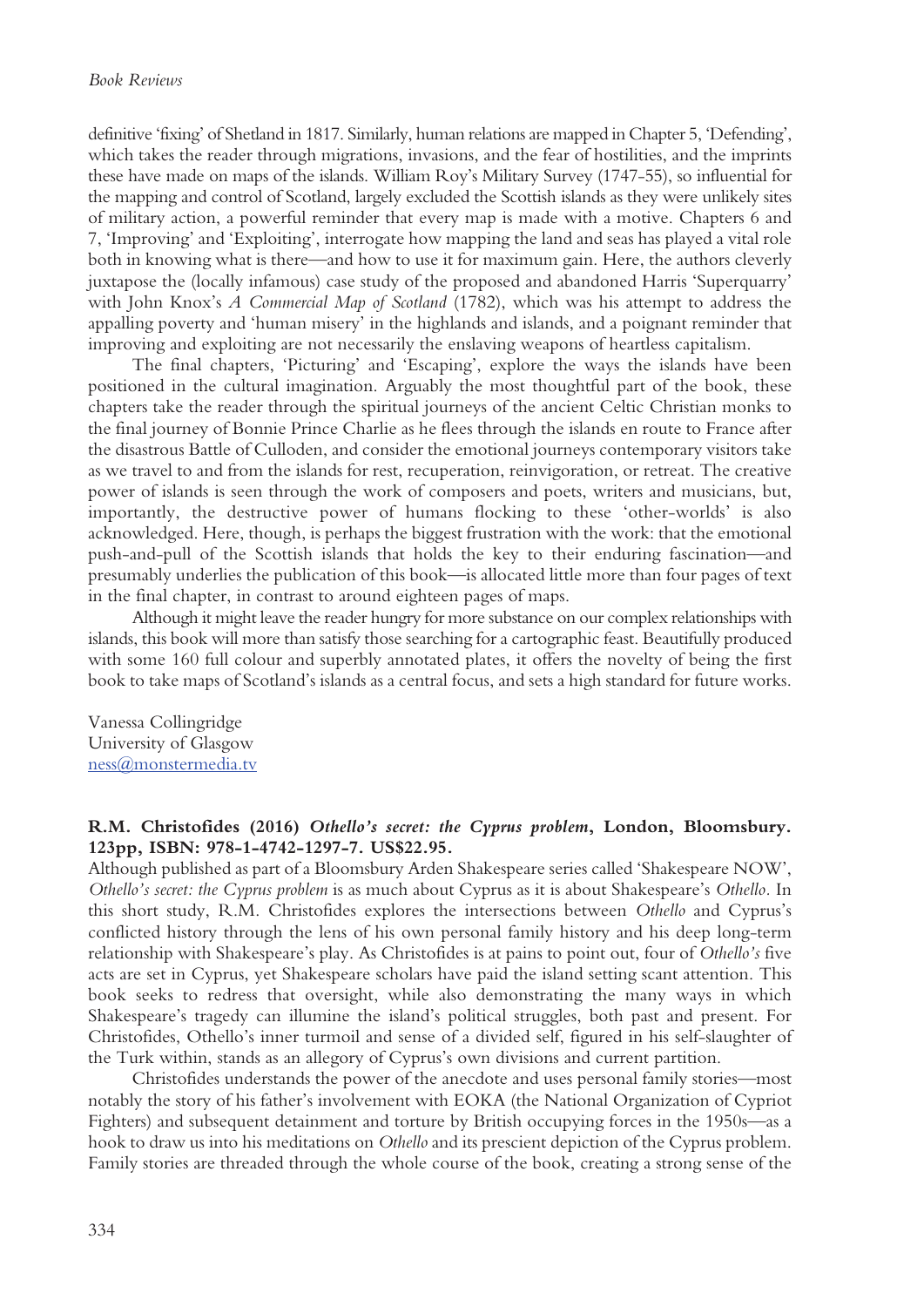interconnectedness of personal and political histories. They also make this an accessible work, of potential interest to a general readership as well as those with an investment in Shakespeare Studies.

The book is loosely structured around Shakespeare's play. Its 'Prologue' establishes the author's personal connection to the topic, highlights the gap in current scholarship on the *Othello*-Cyprus connection and introduces the book's aims, then subsequent chapters correspond to the five acts of *Othello*. This structure facilitates consideration of a range of issues connecting place and play. 'Act One', for example, focuses on the references to property, theft, and war that Shakespeare's first audiences would have understood through their awareness of the Ottoman invasion of Cyprus of 1570; and 'Act Two' points to the mythological connection between Cyprus and Aphrodite and suggests that this informs the stage picture of Desdemona's arrival on the island by sea.

The literary-critical work of the book is grounded in a secure familiarity with the play's sources and early modern intertexts as well as *Othello* scholarship, and along the way it delivers several interesting local insights into the play. At times, however, the attempt to establish Cyprus's centrality to *Othello* does lead to overstatement that strains the argument. Christofides himself notes, for example, that "not once in the entire play do we hear any mention of Aphrodite or her more common Roman guise, Venus," and goes on to argue later that this omission was a tactical move on Shakespeare's part, confirming our belief in Desdemona's chastity. Nevertheless, several pages of the book still pursue the task of establishing that Venus haunts the backdrop of the play. If we consider that Venus *is* mentioned in at least thirteen other Shakespeare plays, then the emphasis on the Aphrodite connection loses some of its sway.

Christofides decries the tendency for *Othello* criticism to occlude Cyprus, and for the most part his attempt to rectify this omission seems warranted. I did feel conscious, however, of a lurking contradiction between the book's use of personal memoir and its overall project to establish the centrality of Cyprus to Shakespeare's *Othello.* The book succeeds admirably in establishing the meaningfulness of the Cyprus-*Othello* connection for its author and perhaps, too, for others of Cypriot descent, but I also wonder whether it is not the very personal nature of this connection that has obscured it for other critics. Do we need to have a heightened personal awareness of the Cyprus problem to appreciate its importance to the play? The creative leaps in this book across centuries and between personal and political histories suggested to me that many of the correlations it points to between Cyprus and *Othello* could as easily be extended to other island locations. A production of *Othello* set in my own home island, Tasmania (a place unknown to Shakespeare), might find similar layers of meaning in the play, drawing on its particular history of invasion, rape, and incarceration; fears of miscegenation; island licentiousness; and so on. In performance *Othello* has been reimagined in many different geographical and cultural settings. Some consideration of this complex performance history might also shed light on the reasons why Cyprus has fallen between the cracks in critical accounts of the play.

The intensely personal nature of this volume's exploration of connections between place and play makes it an engaging work to read and provides an interesting new perspective on *Othello*. The Shakespeare NOW series focuses on Shakespeare's relevance today, producing works that aim to pose provocative questions and connect general readers with scholarly thinking. *Othello's secret* fulfils this brief and I think, on the whole, demonstrates the value of this approach to the business of literary analysis. Most strikingly, it provides vivid testimony to the way Shakespeare's words can worm their way into a scholar's psyche, producing intriguing, Shakespeare-inflected readings of personal and political events, and highlighting strange connections between the real and the imagined, then and now.

Rosemary Gaby University of Tasmania R.Gaby@utas.edu.au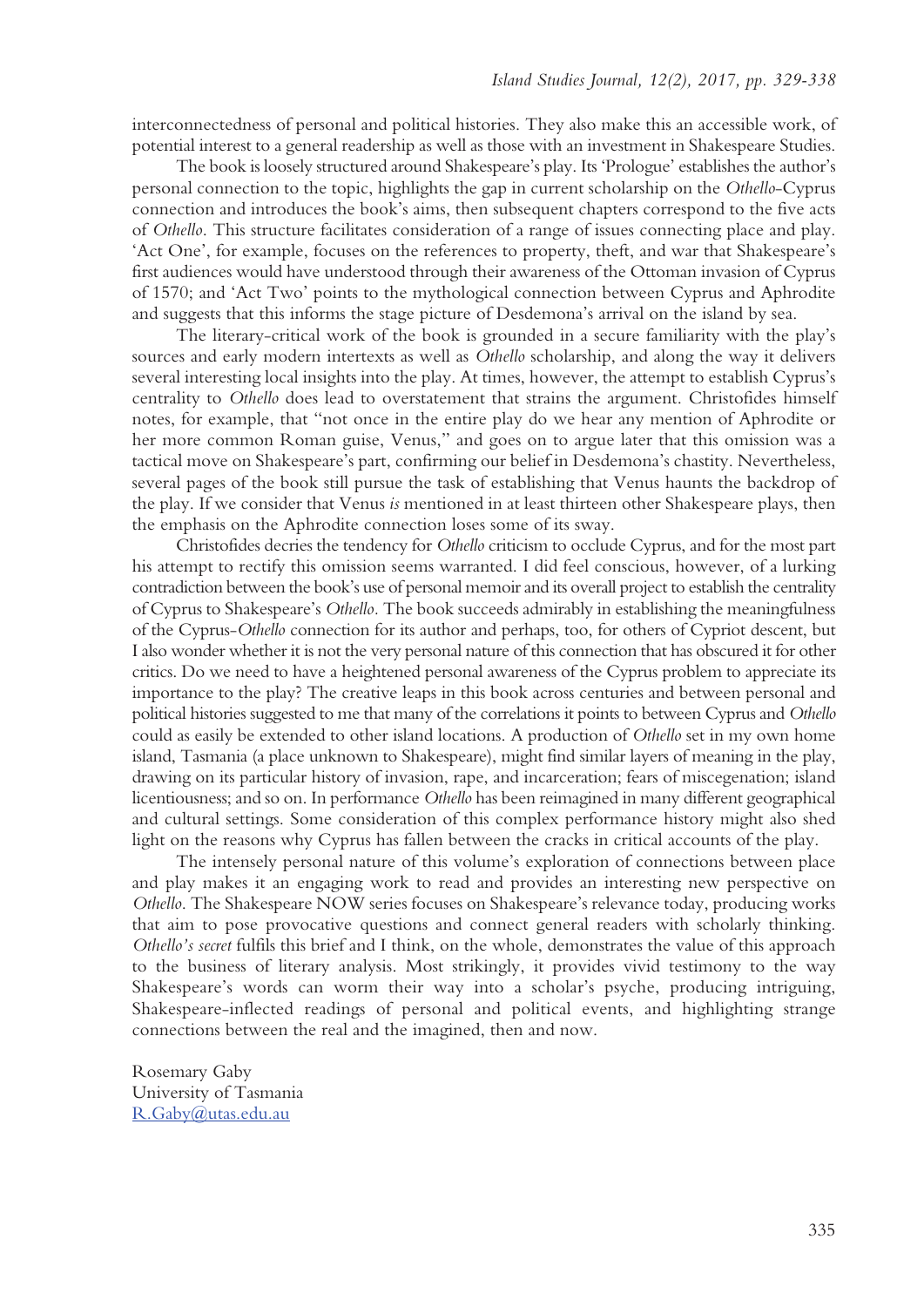**Stephen Levine (Ed.) (2016)** *Pacific ways: government and politics in the Pacific islands***, Second Edition, Wellington, Victoria University Press. 416 pp, ISBN: 978-1776560684. US\$29.99.** The nations of the Pacific region must contend with a number of crucial political issues, but they also have a remarkable array of different styles and formats of governance that attempt to manage them. Stephen Levine's edited volume focuses on both the issues and the political structures of each country in the Pacific. This second edition of the book is a comprehensive collection of essays that each focus on one of the political units of the region. One of the strengths of this collection is the inclusion of almost all the political entities in the Pacific realm. From Australia to Pitcairn, and from Guam to Papua New Guinea, each chapter aims to cover the basic political issues and government structures in a comparable way, regardless of a nation's size or current political status. The book covers 27 distinct political units in the Pacific and also includes an introduction from the editor and a conclusion by Jon Fraenkel. As with any edited volume the styles of each chapter differ, but they all cover some basic aspects of each island group. Each chapter introduces the basic history of a place's early settlement, explains how the places were shaped by European contact, and considers the impact of processes of colonization and decolonization. As the book's title suggests, however, the central focus of each chapter is on contemporary government structures, political parties, and current political issues.

 This volume's major scholarly contribution is that it provides comprehensive, rich descriptions of each country's political system. This is valuable, of course, to readers interested in one particular country in the region, but it is also useful to students and researchers trying to grasp the larger political currents of the whole region as well as understand the nuanced political processes that differ from place to place across the Pacific. The book's contributors are specialists on the countries they are discussing, and it is quite apparent that all the authors have a wealth of knowledge about the political structures and issues in each place. Standout chapters include Frank Quimby's narrative on the Commonwealth of the Northern Mariana Islands and Robert Norton's on Fiji, but all of the chapters are well written and interesting. The book's overarching theme is encapsulated by Norton in a comment that applies to so many of the countries in the region: "As in all modern Pacific politics, the continuing challenge for political leaders in Fiji has been to devise viable adaptations of western models of political democracy suited to local conditions."

Structuring this book geographically by political unit is a strength in that it shows the specifics and peculiarities of each place, but it does lack the focus on more regional issues and trends that a thematic approach might give. There is not a strong overall view of how Pacific nations collaborate or use regional and transnational institutions and organizations to address climate change, fisheries regulation, regional economic development, seabed mining, the rising influence of China, the waning influence of the U.S., outmigration, and other hot topics in the Pacific. Still, when the book is read from cover to cover, there are enough details in the individual chapters for readers to put together some of the pieces of these larger regional issues and trends. Fraenkel's conclusion usefully puts the chapters into a larger perspective by discussing general patterns in Pacific Island governance, such as the apparent tendency for countries to go through relatively smooth 'honeymoon' periods after decolonization followed by more turbulent eras.

The editor's choice to give a chapter's worth of consideration to all the political units which could be considered Pacific entities—regardless of their official sovereign status or if they have been absorbed into larger political entities—is an important political act of representation that deserves applause. Chapters on West Papua and East Timor are important additions to this version of the text for that reason. The one glaring oversight to this ethic, however, is the exclusion of any chapter on Hawai'i. Why are the histories, cultures, and politics of West Papua, Rapa Nui, and French Polynesia worthy of chapters even if they are politically absorbed into larger countries, but those of Hawai'i are not? This is particularly interesting given that several of the contributors to this volume are based in Hawai'i. Perhaps its exclusion was not conscious, but even that would speak to the larger social erasure of the 'Pacificness' of Hawai'i since the overthrow and U.S. annexation—an erasure a book like this could hopefully address in a future edition.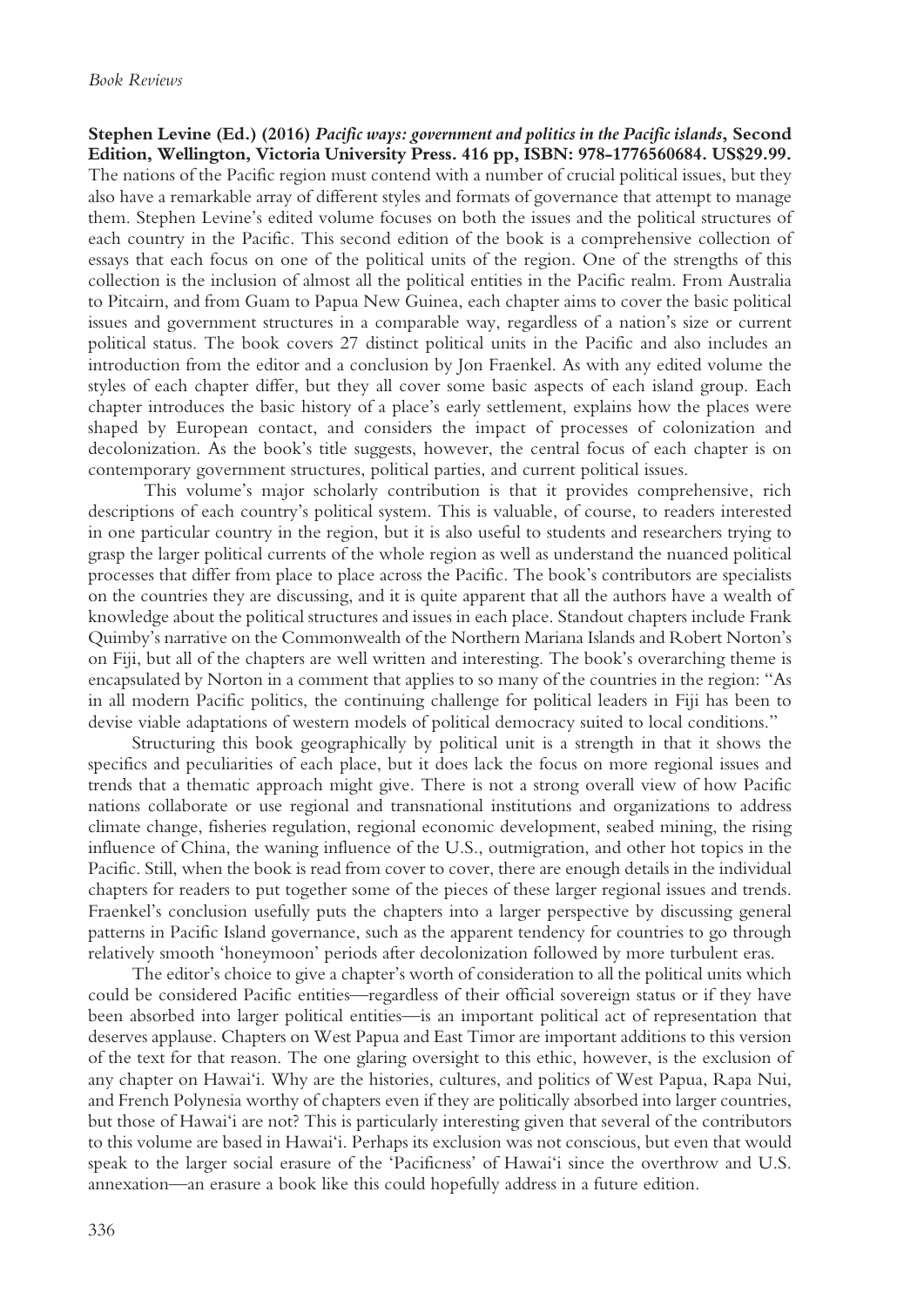Overall, this book is a valuable resource for scholars, students, and general readers with an interest in the Pacific. Whether someone is interested in the region as a whole or just one of the Pacific countries, readers will find this collection informative and interesting. Instructors will also find this to be a useful book for giving students a thorough overview of the region's politics. In addition, this book can also be thought provoking to people outside the region. As the chapters detail, because the governments in the Pacific are largely the result of unique blends of indigenous and western colonial political processes and structures, there are many novel political formations and innovative procedures and policies. Whether it is Iati Iati's discussion of Samoa's quota system for ensuring more female members of parliament, Nic Maclellan's discussion of New Caledonia's long process of political transition under the Noumea Accord, or Norton's examination of Fiji's coups and representational reforms; readers will find lessons from this volume's illustrative discussions of Pacific Island politics that can speak to debates over politics and government both inside the region and out.

Sasha Davis Keene State College, USA Sasha.Davis@keene.edu

**William F. Keegan and Corinne L. Hofman (2017)** *The Caribbean before Columbus***, Oxford, Oxford University Press. 332 pp, ISBN 9780190605254 (pbk). US\$41.95.** In this archaeological assessment of variety among islands, William F. Keegan and Corinne L. Hofman portray the diversity of Caribbean cultures and the past in the Caribbean, before Cristobal Colon (Christopher Columbus) intruded in 1492 and launched the Columbian exchange between the Old and New Worlds. A core aim of the book is to critique discourses that homogenize the islands of the Caribbean, such as tourism. Media coverage of the devastation wrought in 2017 by Hurricanes Irma, Jose, and Maria likewise underlines this book's timeliness and relevance.

Keegan and Hofman depict Caribbean archaeology as a kaleidoscope—dynamic, colourful, and ever changing—an approach that is potentially useful in all manner of studies about islands. Rather than the name West Indies, bestowed on the region by British colonialism, the authors favour the term Caribbean islands to refer to the six archipelagos. They argue that the history of this sea of islands makes more sense if maps of the Caribbean are drawn with the east at the top rather than the north. This reorientation reflects their aim of looking at the past differently. Why, for example, was Jamaica settled as recently as AD 500, when the oldest archaeological sites on Cuba, Hispaniola, and Puerto Rico date to the fifth millennium BC, and people travelled between the American mainland and other islands around 5000 years ago? The authors address such questions through a close reading of archaeological evidence, eschewing previous archaeological practice of relying on the views of Europeans who lived in the islands. Traditional practices in the discipline are problematic because they follow a continental model that does not fit island studies and island circumstances.

As someone with a deep interest in the Pacific world, I was surprised that scholars have paid scant attention to how people reached the Caribbean islands. This hiatus appears to result from a Eurocentric approach of taking Spanish sources as the starting point for asking who were the ancestors of the Taíno who greeted Columbus. There was no linear movement over time from island to island. The authors show how archaeological evidence does not support the theory that the first people island-hopped from south to north; on the contrary, first settlement was in the northern islands, and occurred, they suggest, through waves of migration from Central and South America. Once humans reached Hispaniola around 5000 BC, they surmise that people dispersed from there to Puerto Rico. There is no evidence of human settlement in the Bahamas before AD 700, and this was likely to have been from Cuba.

Through a series of case studies, Keegan and Hofman seek to show that 'Taíno' is an inappropriate label for the various islands' indigenous communities and reflects a misreading of